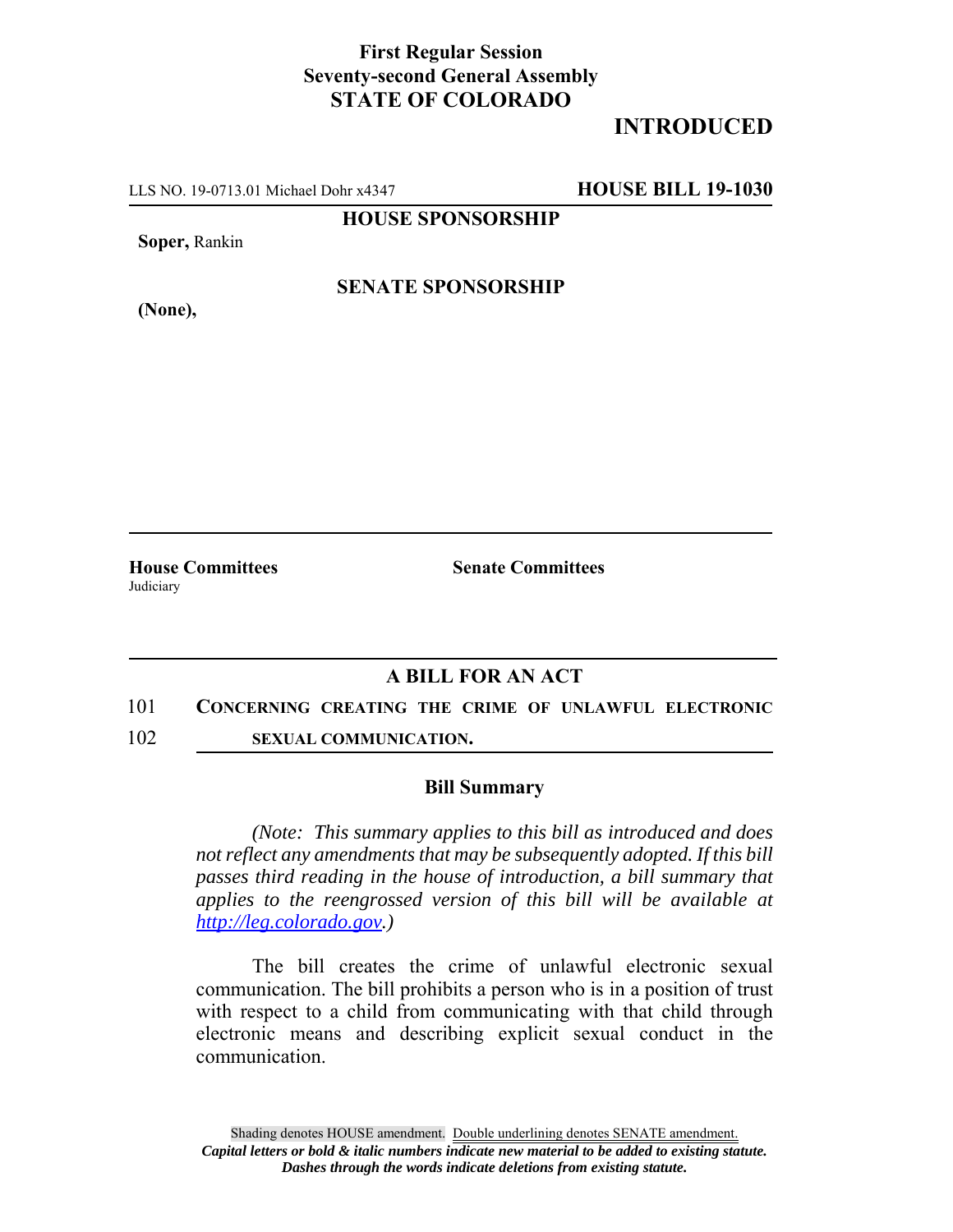*Be it enacted by the General Assembly of the State of Colorado:*

 **SECTION 1.** In Colorado Revised Statutes, **add** 18-3-418 as follows:

 **18-3-418. Unlawful electronic sexual communication - person in a position of trust - definition.** (1) A PERSON COMMITS UNLAWFUL ELECTRONIC SEXUAL COMMUNICATION IF THE PERSON KNOWINGLY COMMUNICATES OVER A COMPUTER OR COMPUTER NETWORK, TELEPHONE NETWORK, OR DATA NETWORK OR BY A TEXT MESSAGE OR INSTANT MESSAGE TO A CHILD AND, IN THAT COMMUNICATION OR IN ANY SUBSEQUENT COMMUNICATION OVER A COMPUTER, COMPUTER NETWORK, TELEPHONE NETWORK, OR DATA NETWORK OR BY TEXT MESSAGE OR INSTANT MESSAGE DESCRIBES EXPLICIT SEXUAL CONDUCT AS DEFINED IN 13 SECTION 18-6-403 (2)(e), AND THE PERSON IS IN A POSITION OF TRUST WITH RESPECT TO THE CHILD.

 (2) UNLAWFUL ELECTRONIC SEXUAL COMMUNICATION IS A CLASS 6 FELONY.

 (3) FOR PURPOSES OF THIS SECTION, "CHILD" MEANS A PERSON UNDER EIGHTEEN YEARS OF AGE.

 **SECTION 2. Potential appropriation.** Pursuant to section 2-2-703, C.R.S., any bill that results in a net increase in periods of imprisonment in state correctional facilities must include an appropriation of money that is sufficient to cover any increased capital construction, any operational costs, and increased parole costs that are the result of the bill for the department of corrections in each of the first five years following the effective date of the bill. Because this act may increase periods of imprisonment, this act may require a five-year appropriation.